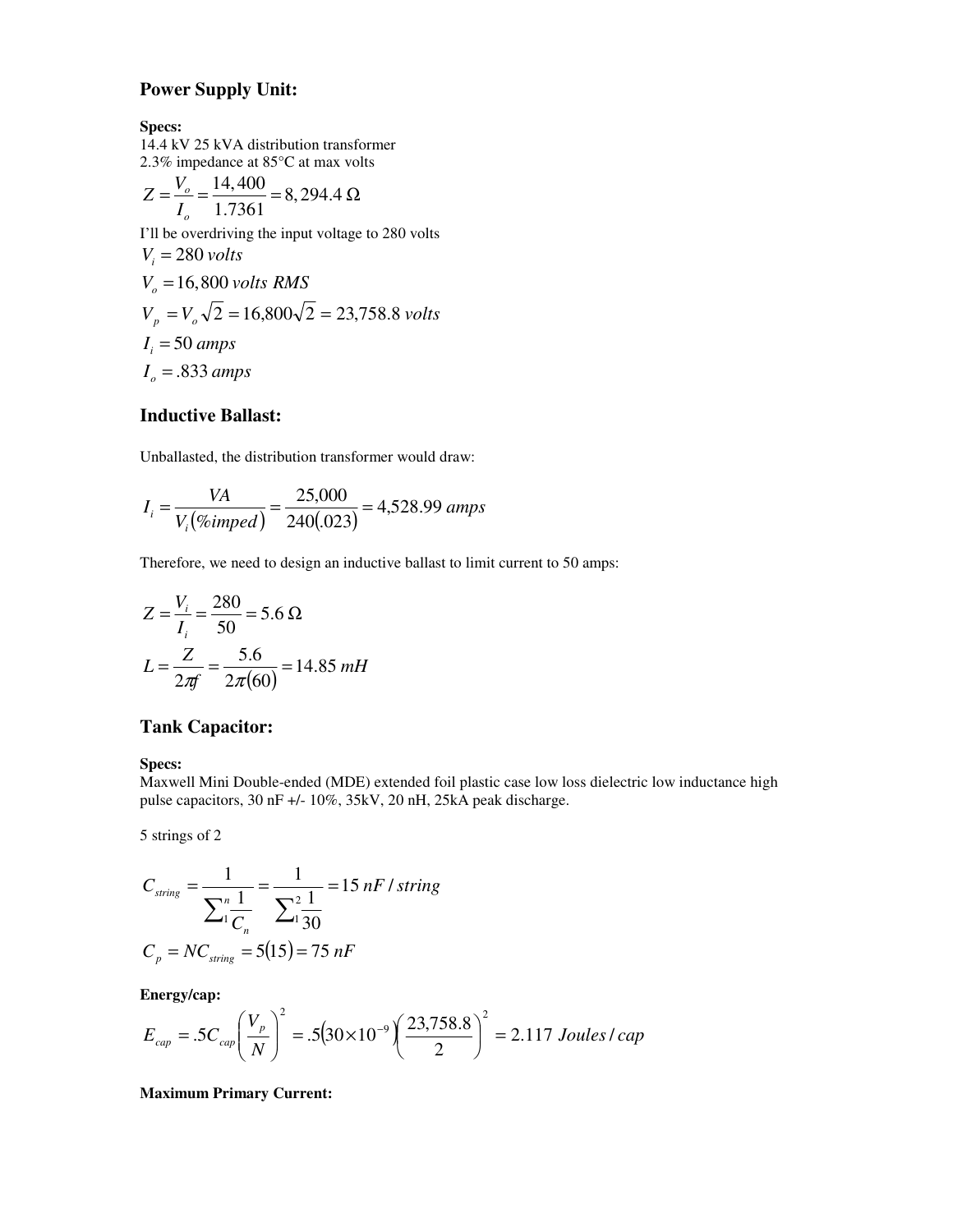$$
I_{peak} = V_p \sqrt{\frac{C_p}{L_p}} = 23,758.8 \sqrt{\frac{(75 \times 10^{-9})}{(.05 \times 10^{-3})}} = 920.17 \text{ amps}
$$
  
\n
$$
Power_{peak} = (I_{peak})^2 R = (920.17)^2 1 = 846.7 kW
$$
  
\n**Bang Size:**  
\n
$$
E_p = .5C_p V_p^2 = .5(75 \times 10^{-9})(23,758.8)^2 = 21.168 \text{ Joules/bang}
$$

# **Secondary:**

**Specs:**

10 ¾" PVC pipe, close wound with Phelps Dodge AWG 18 Heavy Thermaleze QS Magnet Wire

 $R = 5.375"$ *turns*/ *inch* = 23.2  $H = height = 54.5"$  $N = turns = 23(54.5) = 1,253$  $wirelength = 10.75\pi(1,253) = 42,316" = 3,526.3'$ 

### **Wheeler Equation:**

$$
L_s = \frac{(NR)^2}{9R + 10H} = \frac{((1,253)(5.375))^2}{9(5.375) + 10(54)} = 77,091\,\mu\text{H} = 77.091\,\text{mH}
$$

NOTE: JavaTC models this at 71.241 mH.

#### **Medhurst Formula:**

$$
K = .585 - .25442 \left(\frac{H}{D}\right) + .15563 \left(\frac{H}{D}\right)^2 - .02777 \left(\frac{H}{D}\right)^3 + .00172 \left(\frac{H}{D}\right)^4
$$
  
= .585 - .25442 (5.0698) + .15563 (5.0698)<sup>2</sup> - .02777 (5.0698)<sup>3</sup> + .00172 (5.0698)<sup>4</sup> = .822

$$
C_s = KD_{cm} = .822(10.75)2.54 = 22.446 pF
$$

**Topload Specs:**

Spun aluminum toroids

$$
d_1 = 34"
$$
  
\n
$$
d_2 = 8"
$$
  
\n
$$
C_{top1} = 2.8 \left( 1 + \left( .2781 - \frac{d_2}{d_1} \right) \right) \sqrt{\frac{2\pi^2 \left( d_1 - d_2 \right) \left( \frac{d_2}{2} \right)}{4\pi}} = 2.8 \left( 1 + \left( .2781 - \frac{8}{34} \right) \right) \sqrt{\frac{2\pi^2 \left( 34 - 8 \right) \left( \frac{8}{2} \right)}{4\pi}} = 37.32 \text{ pF}
$$
  
\n
$$
d_1 = 24"
$$
  
\n
$$
d_2 = 6"
$$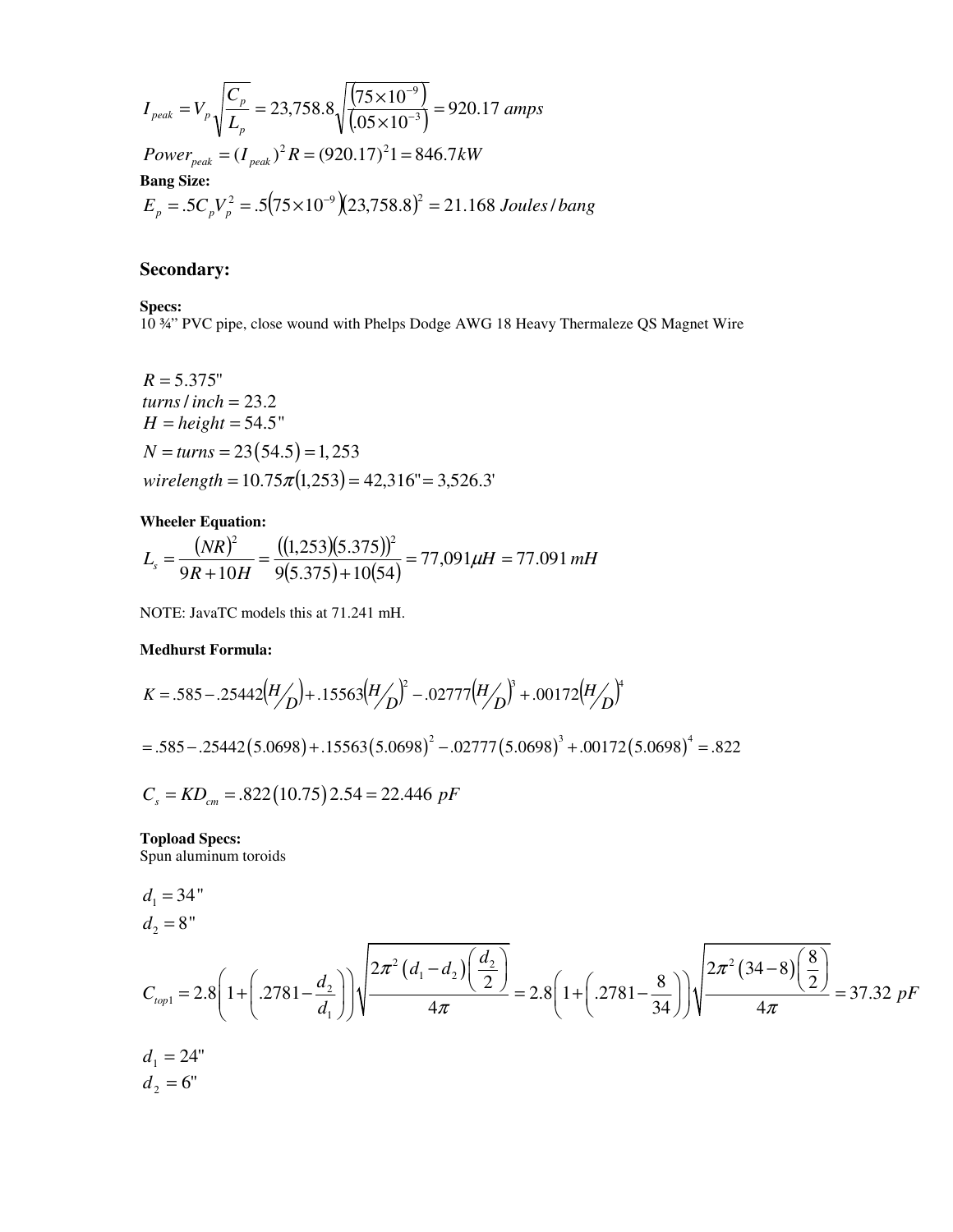$$
C_{top2} = 2.8 \left( 1 + \left( .2781 - \frac{d_2}{d_1} \right) \right) \sqrt{\frac{2\pi^2 \left( d_1 - d_2 \right) \left( \frac{d_2}{2} \right)}{4\pi}} = 2.8 \left( 1 + \left( .2781 - \frac{6}{24} \right) \right) \sqrt{\frac{2\pi^2 \left( 24 - 6 \right) \left( \frac{6}{2} \right)}{4\pi}} = 26.512 \text{ } pF
$$

 $C_{top} = C_{top1} + C_{top2} = 37.32 + 26.512 = 63.832 \ pF$ NOTE: JavaTC models this at 40.217 pF.  $C_{\text{tot}} = C_s + C_{\text{top}} = 22.446 + 63.832 = 86.278 \ pF$ NOTE: JavaTC models this at 53.514 pF.

#### **Natural Frequency of Secondary with topload:**

$$
f_o = \frac{1}{2\pi\sqrt{L_s C_{tot}}} = \frac{1}{2\pi\sqrt{(77.091 \times 10^{-3})(86.278 \times 10^{-12})}} = 68,711.81 Hz
$$

NOTE: JavaTC models this at 81.54 kHz.

## **Primary:**

## **Specs:**

10 turns of 3/8" copper tubing with a wall thickness of .028", 3/4" center to center, 13.75" average inside diameter, 27.25" average outside diameter.

#### **Skin depth of primary conductor:**

$$
SD = \frac{2.602}{\sqrt{f}} = \frac{2.602}{\sqrt{81,540}} = .0091"
$$

Tubing thickness is adequate.

Primary LC must resonate at same frequency as secondary LC. This is done by means of an adjustable tap on the primary.

$$
f_o = \frac{1}{2\pi\sqrt{L_p C_p}} = \frac{1}{2\pi\sqrt{L_p (75 \times 10^{-9})}} = 81,540 Hz
$$

$$
L_p = \frac{\left(\frac{1}{2\pi (81,540)}\right)^2}{(75 \times 10^{-9})} = .05 mL
$$

 $L_1 = helix factor$  $L_2$  = *spiral factor N* = *number of turns R* = *average radius H* = *effective coil height W* = *effective coil width*

$$
L_1 = \frac{(NR)^2}{9R + 10H} \quad L_2 = \frac{(NR)^2}{8R + 11W}
$$